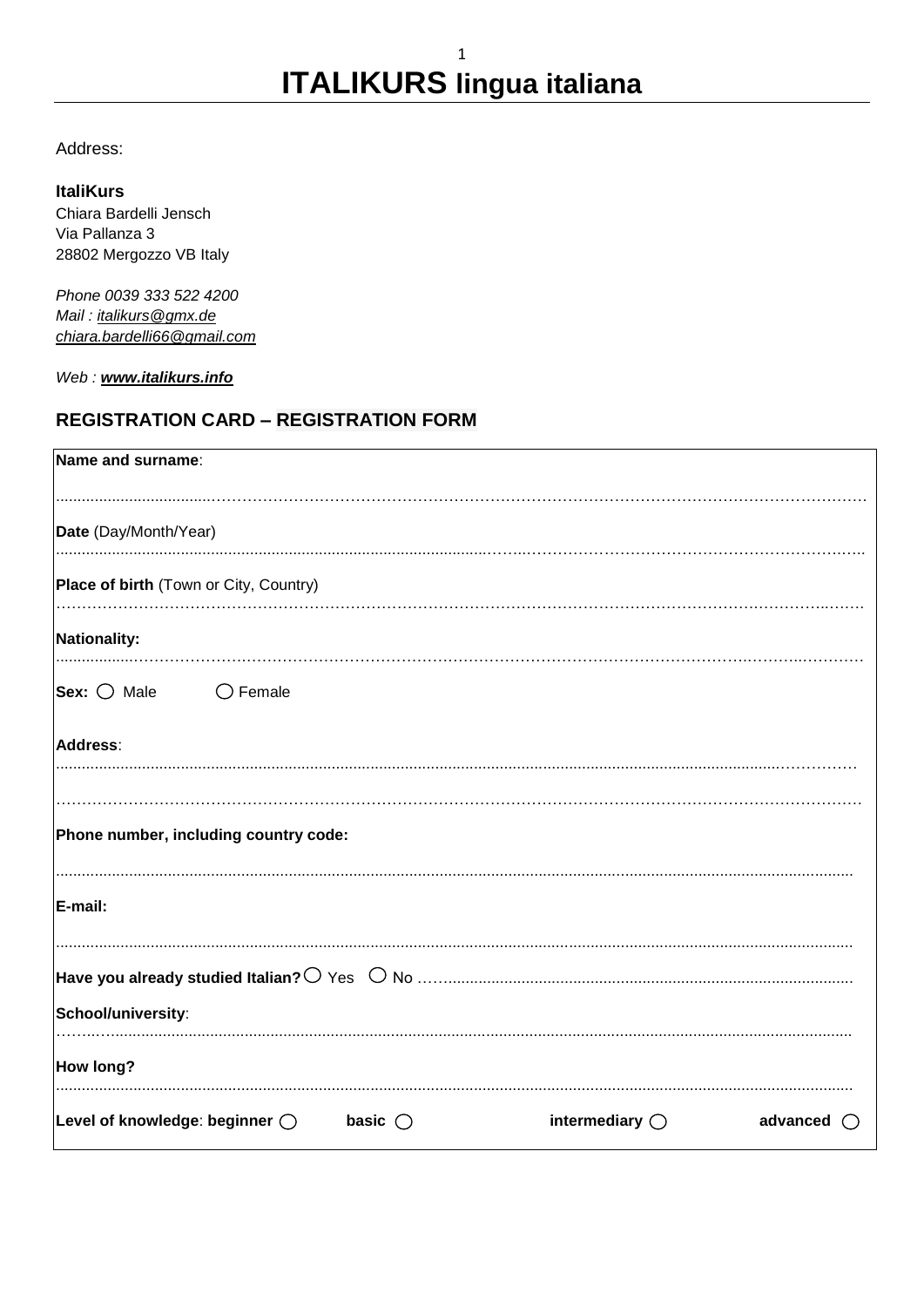| I want to register in one of the following courses (choose by putting a cross and entering dates):<br>COST of the COURSES in € EURO per person.                                                                                                                   |                   |             |                                                                                                                        |  |  |
|-------------------------------------------------------------------------------------------------------------------------------------------------------------------------------------------------------------------------------------------------------------------|-------------------|-------------|------------------------------------------------------------------------------------------------------------------------|--|--|
| Prices do not include: travel, travel insurance, accommodation or tickets to museums/boat excursions.<br>Lesson each 50 minutes.<br>Registration fee 50€ the list be                                                                                              |                   |             |                                                                                                                        |  |  |
| <b>REGULAR COURSES</b>                                                                                                                                                                                                                                            | Date of beginning | Date of end | N° Weeks<br>COST                                                                                                       |  |  |
| <b>O VACATION COURSE</b><br>10 lessons (min.3 max.6 pers.)<br>From Monday to Friday                                                                                                                                                                               |                   |             | 1 week -<br>170€<br>O<br>2 weeks -<br>330€<br>O<br>3 weeks -<br>490€<br>O<br>4 weeks -<br>650€<br>O.                   |  |  |
| From 9:00 to 10:30 o' clock<br><b>O NORMAL COURSE</b><br>15 lessons (min.3 max.6 pers.)<br>From Monday to Friday                                                                                                                                                  |                   |             | 250€<br>1 week -<br>Ő<br>2 weeks -<br>480€<br>O<br>3 weeks -<br>700€<br>O<br>950€<br>4 weeks -<br>$\Omega$             |  |  |
| From 9:00 to 12:30 o' clock<br><b>INTENSIVE COURSE</b><br>O<br>20 lessons (min.3 max.6 pers.)<br>From Monday to Friday<br>From 9:00 to 12:30 o' clock<br>From 17:00 to 18:00 o' clock                                                                             |                   |             | 1 week -<br>300€<br>O<br>2 weeks -<br>550€<br>Ő<br>3 weeks -<br>800€<br>O.<br>4 weeks -<br>990€<br>$\Omega$            |  |  |
| <b>CONVERSATION COURSE</b><br>Ő<br>(max.6 pers.)<br>From Monday to Friday<br>From 17:00 to 18:00 o' clock                                                                                                                                                         |                   |             | 120€<br>1 week -<br>Ő<br>O 2 weeks -<br>200€<br>300€<br>3 weeks -<br>$\Omega$<br>4 weeks -<br>380€<br>$\Omega$         |  |  |
| <b>INDIVIDUAL COURSE</b><br>O<br>From Monday to Friday                                                                                                                                                                                                            |                   |             | 30€<br>1 hour $-$<br>Ő<br>O 10 hours -<br>250€<br>O 15 hours -<br>370€<br>480€<br>O 20 hours -<br>O 25 hours -<br>590€ |  |  |
| <b>TANDEM 2+1 COURSE</b><br>O<br>(2 people)<br>From Monday to Friday                                                                                                                                                                                              |                   |             | $O$ 1 hour -<br>25€<br>O 10 hours -<br>230€<br>O 15 hours -<br>340€<br>O 20 hours -<br>440€<br>540€<br>O 25 hours -    |  |  |
| <b>O FULL IMMERSION COURSE</b><br>25 lessons<br>(intermediary language skills)<br>(min.3 max.4 pers.)<br>From Monday to Friday<br>From 9:00 to 12:30 and from 16:30 to<br>18:00 o' clock                                                                          |                   |             | $O$ 1 week -<br>400€<br>O 2 weeks -<br>700€<br>O +extra week. - 300 $\epsilon$                                         |  |  |
| O LANGUAG+COOKING COURSE<br>not professional required:<br>(basic language skills)<br>From Monday to Friday<br>From 9:00 to 13:00 o' clock<br>(grammar-recipes-conversation)<br>Tuesday - Thursday<br>From 17:00 - 18:00 o' clock<br>(practical lesson in cooking) |                   |             | O 1 week -<br>290€                                                                                                     |  |  |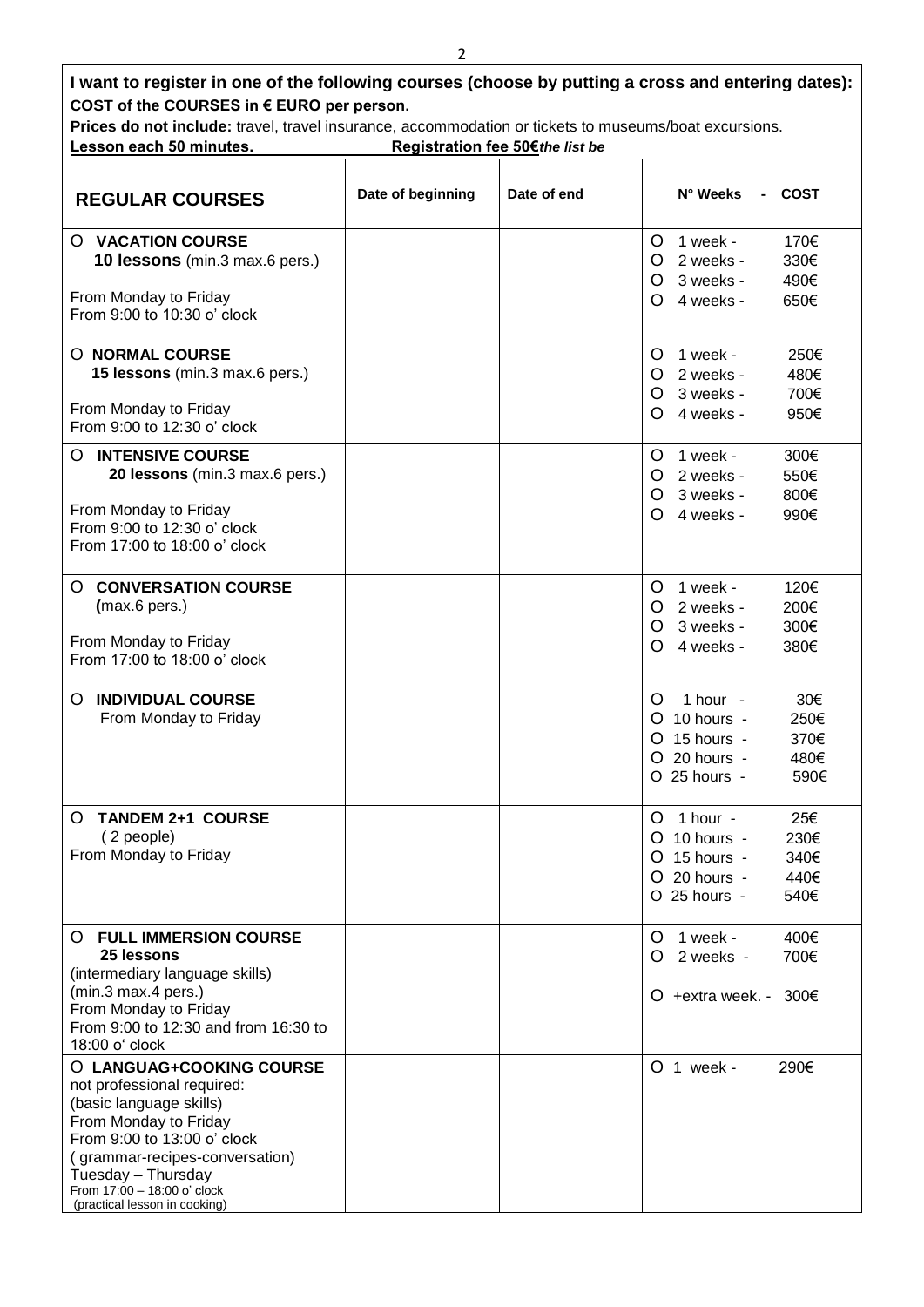## **Accommodation – Cost of an overnight stay in the Teacher's private home:**

3

| The price is per person each day:                                  |                           |  |
|--------------------------------------------------------------------|---------------------------|--|
| Room with lake view including breakfast                            | 40 $\in$ Euro. $\bigcirc$ |  |
| (shared bathrooms only)                                            |                           |  |
| I would like to stay at teacher Home in a:                         |                           |  |
| Single room (one single bed) $\bigcirc$                            | Double room (double bed)  |  |
| Two Bed room (2 single beds) $\bigcap$                             |                           |  |
| I would prefer accommodation in a different location (hotel, etc.) |                           |  |
|                                                                    |                           |  |
|                                                                    |                           |  |
| Do you have any particular dietary or mobility needs?              |                           |  |
|                                                                    |                           |  |

Italikurs will respond within a few days after receiving a completed form, and will contact you with more information about how to make a deposit. The enrolment and the reservation will be confirmed as soon as we receive the payment owed for the course + the 50€ registration fee. This sum must be paid at least 30 days before the course begin.

#### **Balance for Accomodation in Italy**

The balance due (fees for staying in the teacher Home) has to be paid (in Euro cash) upon arrival in Italy, before the course begin.

#### **Cancellation**

In order to claim reimbursement of a deposit, the student is required to send a written cancellation to Italikurs at least 30 days before the beginning of the Italian course, by post or by e-mail.

The 50  $\epsilon$  euro registration fee will not be returned. Beyond this date, no refund will be made. However, Payments can be used as vouchers for other Italian courses that the student may attend within the same year.

The organizer in the event that there are a sufficient number of members reserves the right to cancel the course. In this case the entire amount will be returned without compensation.

Privacy policy statement: We kindly inform you that, pursuant to art. 13 del DLgs 196/03, italian law, the information provided can be used within the law: those informations will be used for institutional aims, aims connected or instrumentals to the activities of our company, both manually and through computerizes instruments.The information provided or otherwise acquired by our activity, may be communicated to physical or judicial persons, in Italy or abroad who, for and/or in the interests of our company, provide specific processing services or connected, instrumentals or support activities to those of our company, or activities fundamental to the institution and/or execution and/or conclusion of an established or in phase of establishment commercial or contract business. We inform you that, relating to those uses, You can exert the rights of the art. 7 DLgs 196/03.

I have read about the course and accommodation cost and registration fee mentioned above and I accept them fully.

|--|--|